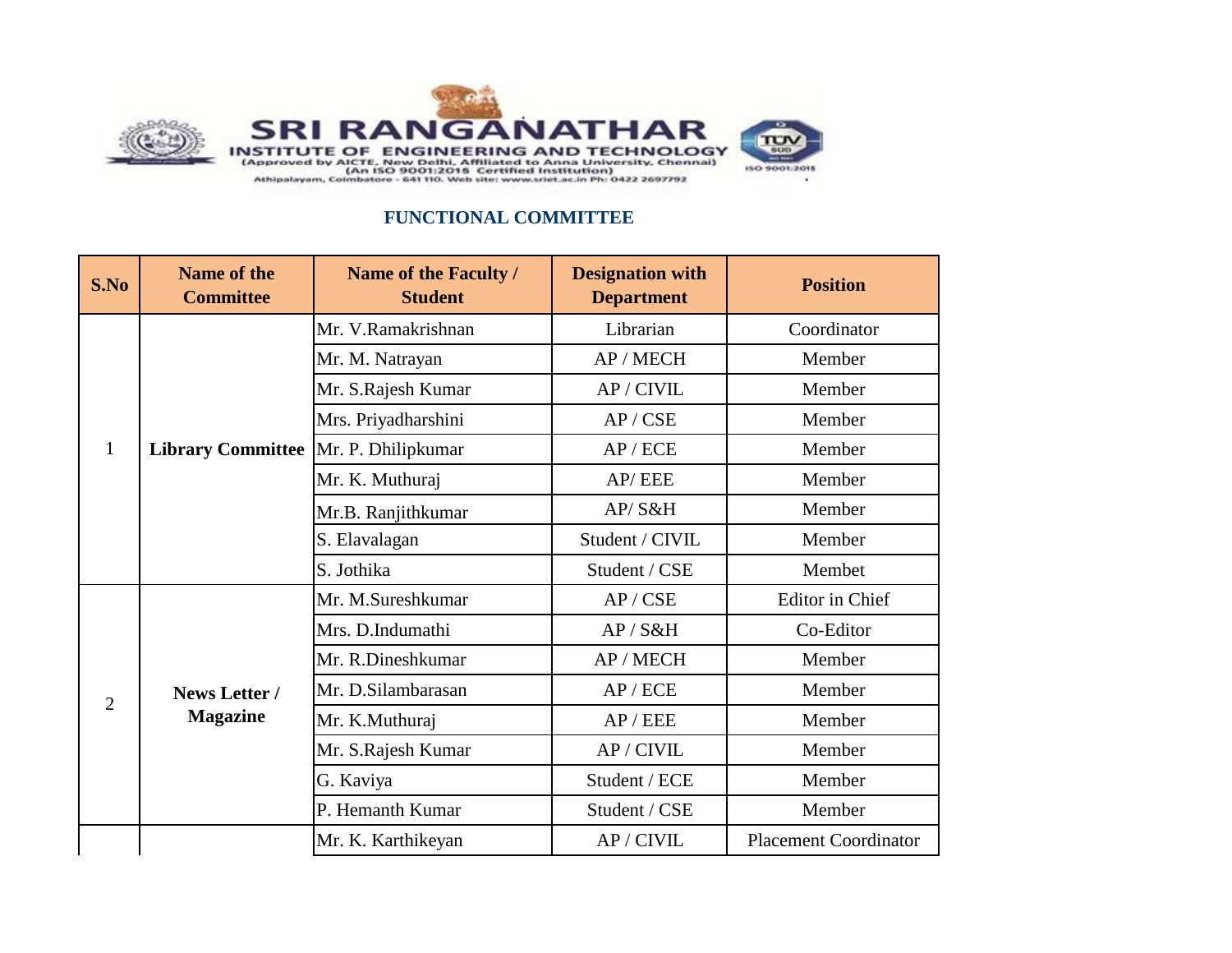| 3              | Placement &<br><b>Training Cell</b> | Mr. N.Gokulnath<br>AP / CIVIL      |                            | <b>Department Coordinator</b> |
|----------------|-------------------------------------|------------------------------------|----------------------------|-------------------------------|
|                |                                     | Mr. D.Silambarasan<br>AP/ECE       |                            | Department Coordinator        |
|                |                                     | Mr. S.M.Deivasikamani<br>AP / MECH |                            | <b>Department Coordinator</b> |
|                |                                     | Mr. P.Meenakshisundaram            | AP/EEE                     | Department Coordinator        |
|                |                                     | Mr. R.Ramesh                       | AP / MATHS                 | <b>Department Coordinator</b> |
|                |                                     | R. Tharvin Prasath                 | Student / CIVIL            | Member                        |
|                |                                     | S. Prabakaran                      | Student / CSE              | Member                        |
|                |                                     | S. S. Sri Sudharsan                | Student / ECE              | Member                        |
|                |                                     | G. Sivakumar                       | Student / MECH             | Member                        |
|                |                                     | N. Ayyanar                         | Student / EEE              | Member                        |
|                |                                     | Dr. K.P.Arulshri                   | Principal                  | Chief Warden                  |
|                |                                     | Dr. S.Eswaran                      | HoD, Prof / MATHS          | Asst. Chief Warden            |
|                |                                     | Mr. R.Ramesh                       | AP / MATHS                 | Faculty Warden                |
|                |                                     | Mrs. R.Dhanalakshmi                | <b>Girls Hostel Warden</b> | <b>Residential Warden</b>     |
|                | <b>Hostel / Mess</b>                | Dr. R.Joselin                      | HoD, Prof / MECH           | <b>Faculty Convener</b>       |
|                |                                     | Mr. R. Aravindkumar                | AP / MECH                  | Member                        |
| $\overline{4}$ |                                     | Mr. K.Muthuraj                     | AP/EEE                     | Member                        |
|                | <b>Committee</b>                    | Mr. T.Jayaseelan                   | <b>Physical Director</b>   | Member                        |
|                |                                     | Mr. A.Periyanan                    | ASP / ECE                  | Member                        |
|                |                                     | Ms. G.Mithra                       | AP / CIVIL                 | <b>Faculty Convener</b>       |
|                |                                     | S. Reshma                          | Student / ECE              | <b>Student Convener</b>       |
|                |                                     | S. Dhivya Bharathi                 | Student / CSE              | Member                        |
|                |                                     | S. Balamurugan                     | Student / EEE              | Member                        |
|                |                                     | S Samuel                           | Student / MECH             | <b>Student Convener</b>       |
|                |                                     | Mrs. K.Bagyalakshmi                | AP/EEE                     | Coordinator                   |
|                |                                     | Mr. S. Binson                      | AP / MECH                  | Member                        |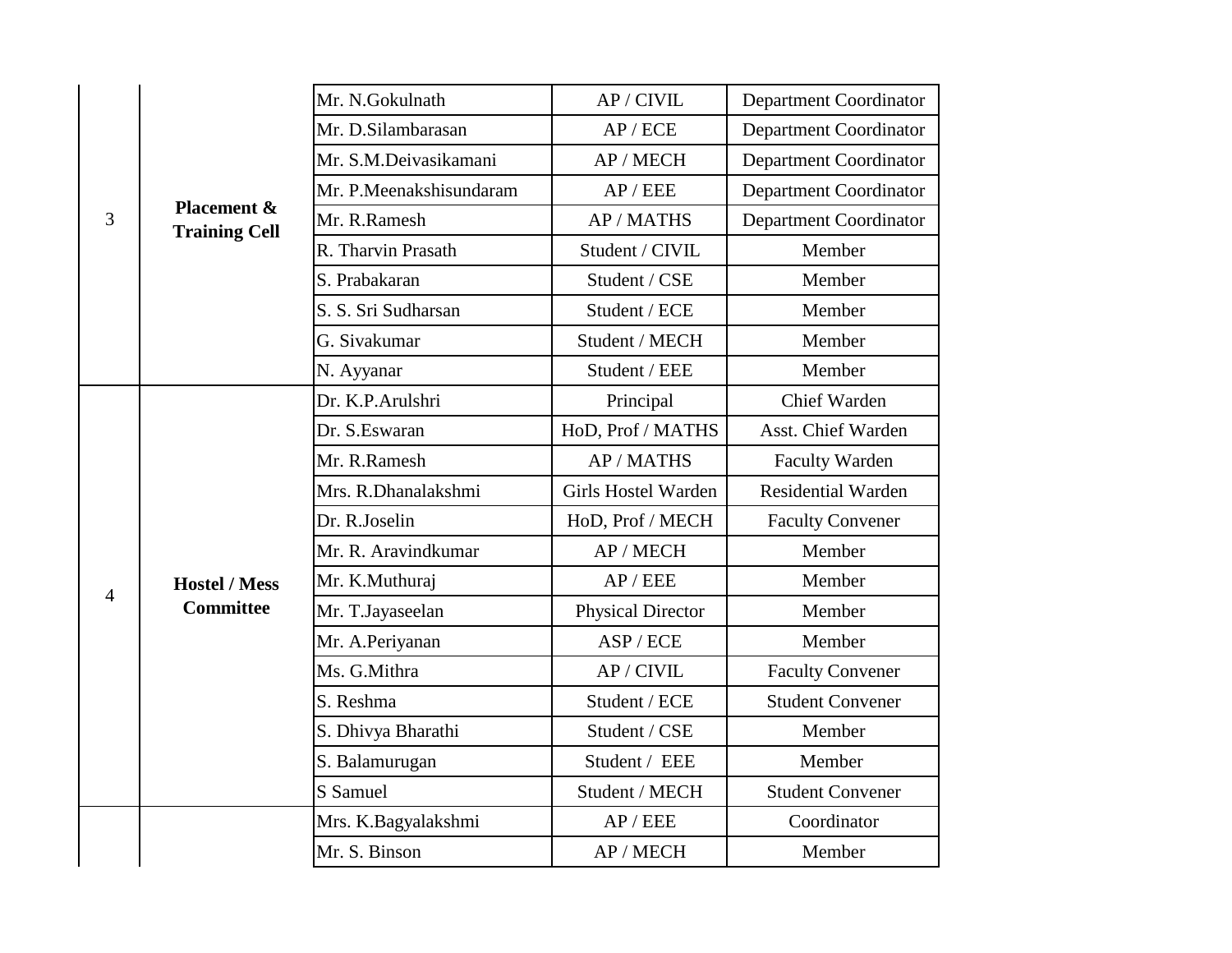|   |                                                | Mrs. M.Devipriya<br>AP / S&H |                       | Member                  |
|---|------------------------------------------------|------------------------------|-----------------------|-------------------------|
| 5 | <b>Cultural / Fine Art</b><br><b>Committee</b> | V. Bharath                   | Student / Final Year  | Secretary               |
|   |                                                | S. Sasikala                  | Student / Final year  | Member                  |
|   |                                                | S. Selvabhuvaneswari         | Student / Third Year  | Member                  |
|   |                                                | S. Yazhini                   | Student /SecondYear   | Member                  |
|   |                                                | Dr. K.P.Arulshri             | Principal             | Convener                |
|   |                                                | Mr. T.Jayaseelan             | Physical Director     | Co-convener             |
|   |                                                | Mr. R.Dinesh                 | AP / MECH             | Member                  |
|   |                                                | Mr. K.Muthuraj               | AP/EEE                | Member                  |
|   |                                                | Mr. S.Arivalagan             | AP / MATHS            | Member                  |
|   |                                                | Ms. G.Mithra                 | AP / CIVIL            | Member                  |
| 6 | <b>Sports Committee</b>                        | Mrs. H.Sowmya                | AP / CSE              | Member                  |
|   |                                                | Mr. D.Silambarasan           | AP/ECE                | Member                  |
|   |                                                | S. Solomon Joshwa            | Student / CSE         | Member                  |
|   |                                                | <b>B.</b> Abinesh            | Student / MECH        | Member                  |
|   |                                                | J. Subarajan                 | Student / CIVIL       | Member                  |
|   |                                                | R. Sasikala                  | Student / ECE         | Member                  |
|   |                                                | A. Eswaran                   | Student / EEE         | Member                  |
|   |                                                | Dr. K.P.Arulshri             | Mechanical Engg.      | Principal               |
|   |                                                | Dr. Sheela                   | <b>CIVIL</b>          | <b>Director</b>         |
|   |                                                | Dr. R.Joselin                | /MECH                 | Chairperson             |
|   |                                                | Dr. M. Arun                  | Dept. of Civil        | Academician             |
|   |                                                | Er.P.Muruganandham           | Associates Pvt. Ltd., | <b>Industry Nominee</b> |
|   |                                                | Mr. K. Karthikeyan           | AP / CIVIL            | Co-Ordinator            |
|   |                                                | Mr. U. G. Arunrajan          | AP / CIVIL            | <b>Faculty Member</b>   |
|   |                                                | Mr. N. Gokulnath             | AP / CIVIL            | <b>Faculty Member</b>   |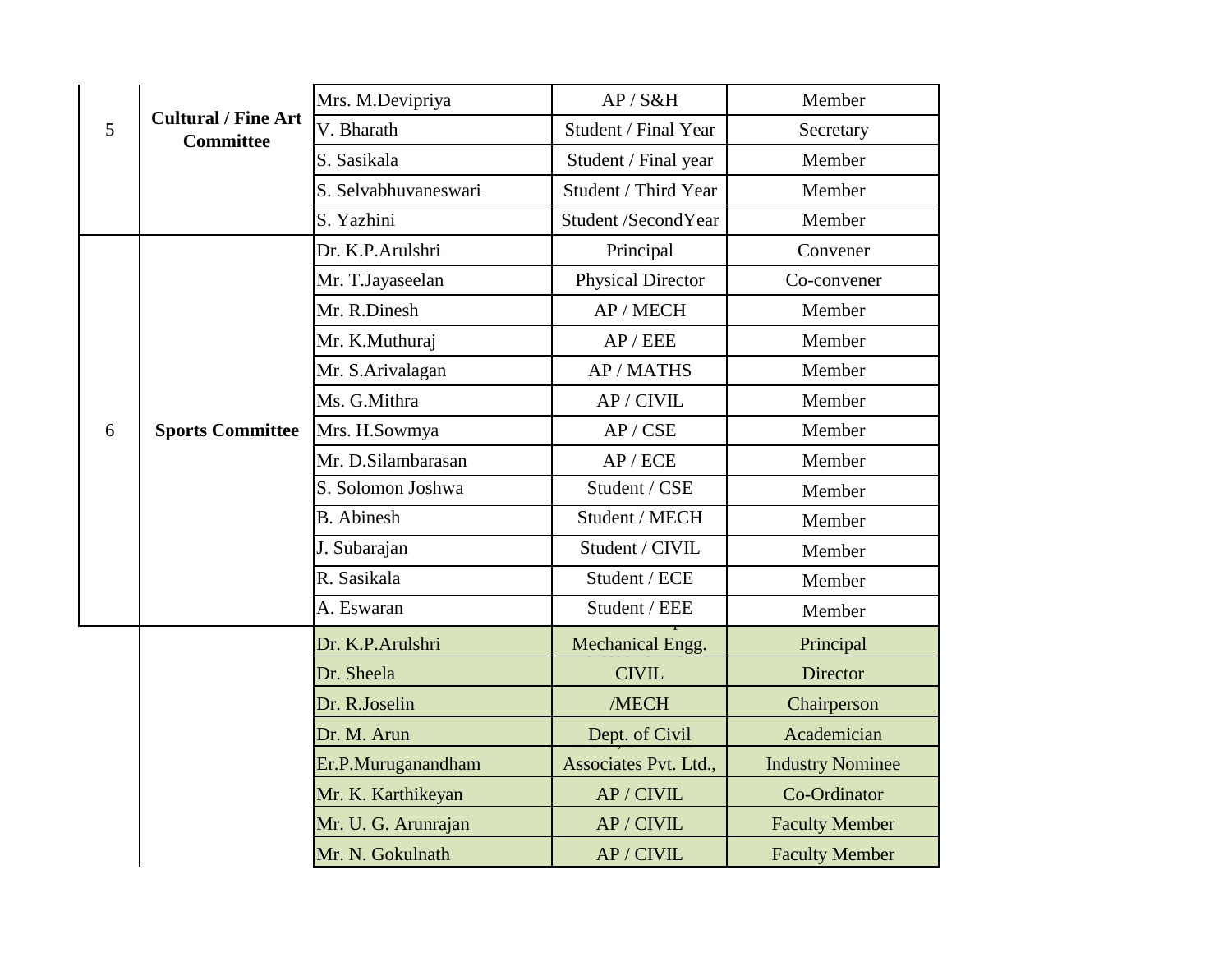| Mr. S. Rajesh Kumar    | AP / CIVIL                                | <b>Faculty Member</b> |
|------------------------|-------------------------------------------|-----------------------|
| Ms. G. Mithra          | AP / CIVIL                                | <b>Faculty Member</b> |
| Ms. S. Deepasree       | AP / CIVIL                                | <b>Faculty Member</b> |
| Mrs. U. Nandhini       | AP / CIVIL                                | <b>Faculty Member</b> |
| Ms. J.S Jeslin         | AP / CIVIL                                | <b>Faculty Member</b> |
| Mrs. C. Lathiga        | AP / CIVIL                                | <b>Faculty Member</b> |
| S. Vijay               | Stakeholder                               | Alumini               |
| K. Mukilan             | Stakeholder                               | Alumini               |
| <b>B.</b> Sriram       | Stakeholder                               | <b>Student Member</b> |
| Mr. R. Balasubramaniam | Stakeholder                               | Parent                |
| Dr. K.P.Arulshri       | Mechanical Engg.                          | Principal             |
| Mrs. P Jeyabharathi    | HOD /ECE                                  | Director              |
| Dr. P. Maalmarugan     | Professor & HEAD /                        | Chairperson           |
| Dr. J. Vijay           | Associate Professor,                      | Academician           |
| Dr.M.Meenakumari       | Professor/ECE<br><b>Managing Director</b> | <b>Faculty Member</b> |
| M. Ranjithkumar        | <b>Crystal Clear</b><br>Tachnalacio       | Industrialist         |
| Mrs. R Tamilselvi      | AP/ECE                                    | <b>Faculty Member</b> |
| Mr. A.Periyannan       | AP/ECE                                    | <b>Faculty Member</b> |
| Mr. V.R. Mani          | AP/ECE                                    | <b>Faculty Member</b> |
| Mr. D. Silambarasan    | AP/ECE                                    | <b>Faculty Member</b> |
| Mr. P. Dhilpkumar      | AP/ECE                                    | <b>Faculty Member</b> |
| Mr. J.R. Nishanth      | AP/ECE                                    | <b>Faculty Member</b> |
| Ms. S. Pavithra        | AP/ECE                                    | <b>Faculty Member</b> |
| M.Sabareeshwaran       | Stakeholder                               | Alumini               |
| M.Marimuthu            | Stakeholder                               | Alumni                |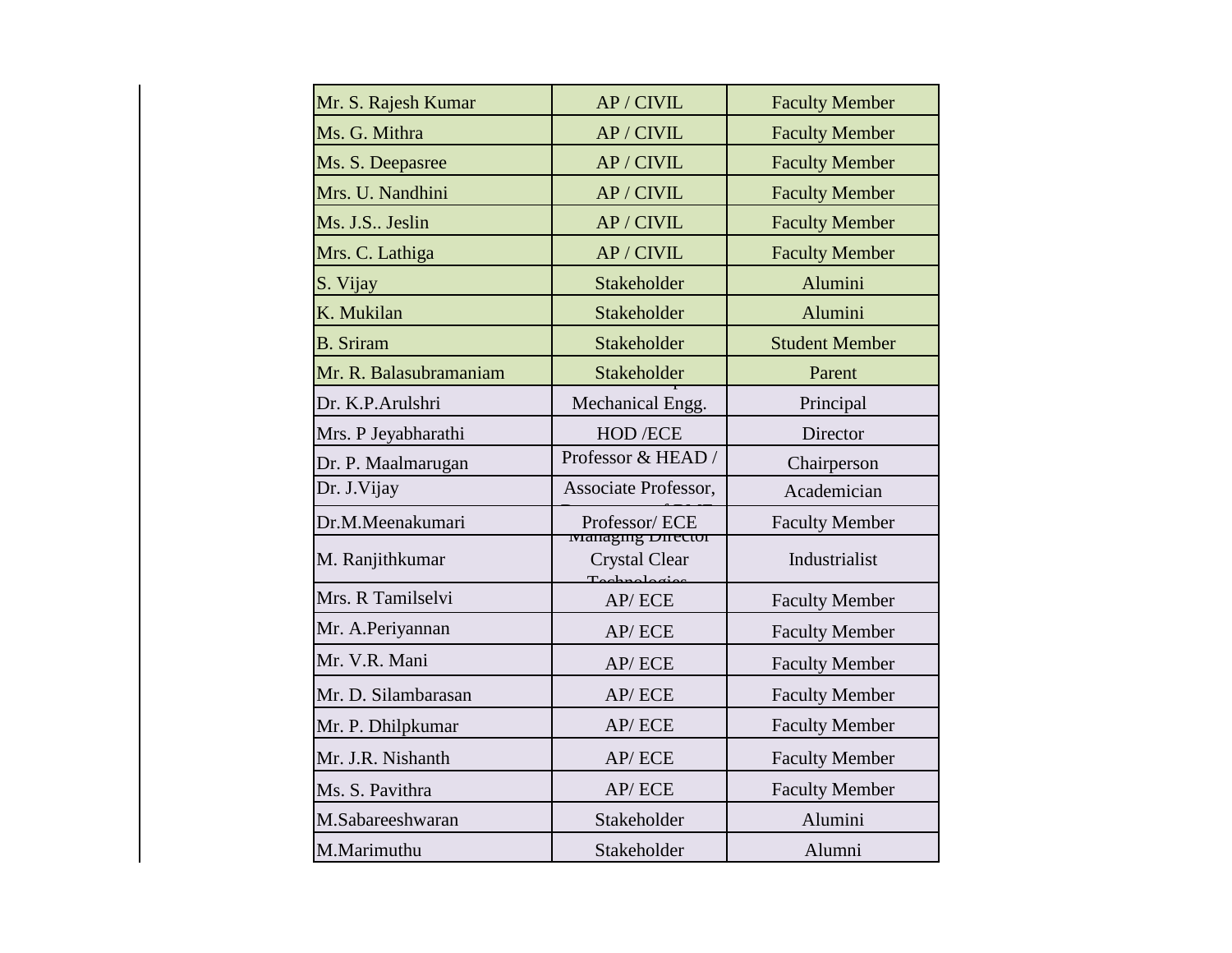|                |                                                | M.Praveen            | Stakeholder                                          | <b>Student Member</b>   |
|----------------|------------------------------------------------|----------------------|------------------------------------------------------|-------------------------|
|                |                                                | Mr.Murugasamy        | Stakeholder                                          | Parent                  |
|                |                                                | Dr. K.P.Arulshri     | Mechanical Engg.                                     | Principal               |
|                |                                                | Dr. R.Joselin        | /MECH                                                | Director                |
|                |                                                | Dr.V.Sheela          | <b>CIVIL</b>                                         | Chairperson             |
|                |                                                | Dr.S.Balamurugan     | Asst.Professor/Dept.                                 | Academician             |
|                |                                                | Mr.L.Sivakumar       | Asst. General<br>Manager, SAIL,<br>Colom Stool Dlant | <b>Industry Nominee</b> |
|                |                                                | Mr.N.Nagarajan       | AP / MECH                                            | Co-Ordinator            |
|                | <b>Department</b><br><b>Advisory Committee</b> | Mr.D.Arivazhakan     | AP / MECH                                            | <b>Faculty Member</b>   |
|                |                                                | Mr.S.M.Deivasikamani | AP / MECH                                            | <b>Faculty Member</b>   |
|                |                                                | Mr.R.Aravind Kumar   | AP / MECH                                            | <b>Faculty Member</b>   |
| $\overline{7}$ |                                                | Mr.R.Dinesh Kumar    | AP / MECH                                            | <b>Faculty Member</b>   |
|                |                                                | Mr.M.Natrayan        | AP / MECH                                            | <b>Faculty Member</b>   |
|                |                                                | Mr.A.R.Sivanesh      | AP / MECH                                            | <b>Faculty Member</b>   |
|                |                                                | Mr. A. Mohan         | AP / MECH                                            | <b>Faculty Member</b>   |
|                |                                                | Mr. S. Binson        | AP / MECH                                            | <b>Faculty Member</b>   |
|                |                                                | Mr. R. Dinesh        | AP / MECH                                            | <b>Faculty Member</b>   |
|                |                                                | Mr.P.Anandha Kumar   | Stakeholder                                          | Alumni                  |
|                |                                                | Mr.M.Sriram          | Stakeholder                                          | Alumni                  |
|                |                                                | Mr. R.Chandrasekar   | Stakeholder                                          | <b>Student Member</b>   |
|                |                                                | Mr.N.Ramiah          | Stakeholder                                          | Parent                  |
|                |                                                | Dr. K.P.Arulshri     | Mechanical Engg.                                     | Principal               |
|                |                                                | Dr.S. Mekala         | Professor & HEAD /                                   | Director                |
|                |                                                | Dr.M.Meenakumari     | Professor / ECE                                      | Chairperson             |
|                |                                                | Dr.M.Maalmurugan     | Professor & HEAD /                                   | <b>Senior Faculty</b>   |
|                |                                                |                      |                                                      |                         |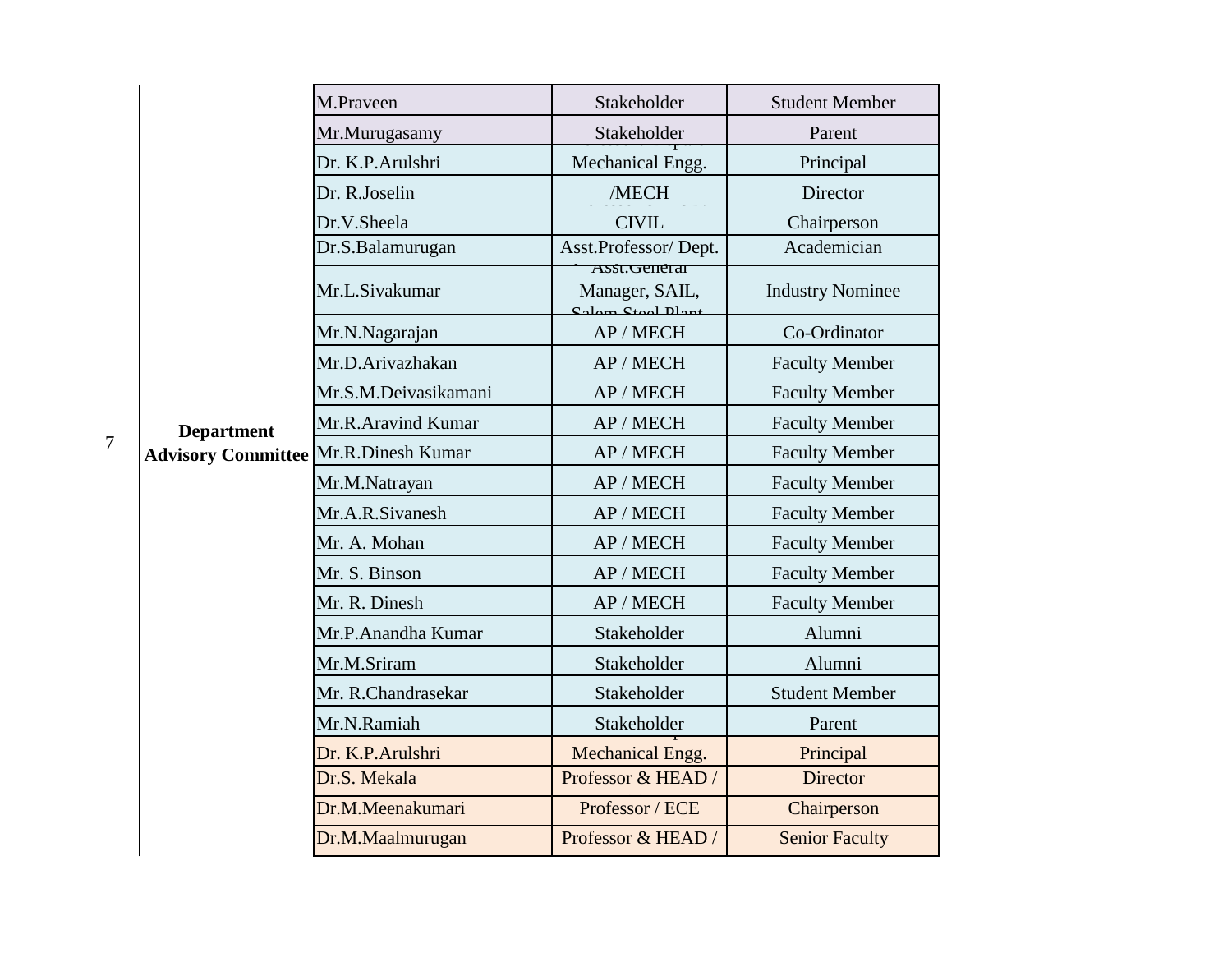| Dr.M. Sathya            | Principal Islamaiha                                       | Academician             |
|-------------------------|-----------------------------------------------------------|-------------------------|
| Mr. Vijayakumar         | Proprietor, GMS                                           | <b>Industry Nominee</b> |
| Mr.M.Suresh Kumar       | AP / CSE                                                  | Co-Coordinator          |
| Mr.S.Sathish            | AP / CSE                                                  | <b>Faculty Member</b>   |
| Mr.C.Suresh             | AP / CSE                                                  | <b>Faculty Member</b>   |
| Mrs.J.Poongodi          | AP / CSE                                                  | <b>Faculty Member</b>   |
| Mr.D.Manojkumar         | AP / CSE                                                  | <b>Faculty Member</b>   |
| Mrs.R.Priya Dharshini   | AP / CSE                                                  | <b>Faculty Member</b>   |
| Mrs. Nisha Mariam.      | AP / CSE                                                  | <b>Faculty Member</b>   |
| Mrs.H. Sowmya           | AP / CSE                                                  | <b>Faculty Member</b>   |
| Mrs. Kalaivani          | AP / CSE                                                  | <b>Faculty Member</b>   |
| J.Harish                | Stakeholder                                               | Alumini                 |
| R. Ashwin               | Stakeholder                                               | Alumini                 |
| S. Sandhaya             | Stakeholder                                               | <b>Student Member</b>   |
| Mr. P. Sankar           | Stakeholder                                               | Parent                  |
| Dr. K.P Arulshri        | <u>rioiessor / Dept. or</u><br>Mechanical                 | Principal               |
| Dr.J.Maalmarugan        | Professor & HEAD /<br>$F101$ CSSUL $\alpha$ TIEAD $t$     | Director                |
| Dr.S. Mekala            |                                                           | Chairperson             |
| Dr.M. Meenakumari       | Professor/ECE<br>TTOIESSOI/DEpt. OF                       | <b>Senior Faculty</b>   |
| Dr.K.Kirubananthan      | Electrical and<br>Electronics                             | Academician             |
| Dr.Jegathguru Marimuthu | <del>rTopiretori; mustumen i</del><br>Assocrate Professor | <b>Industry Nominee</b> |
| Mr.Alex George          |                                                           | Co-ordinator            |
| Mrs.M.Shanthi           | Associale Horesson<br>EEE                                 | <b>Faculty Member</b>   |
| Mrs.K.Bagyalakshmi      | AP/EEE                                                    | <b>Faculty Member</b>   |
| Mr.P.Meenakshi Sundaram | AP/EEE                                                    | <b>Faculty Member</b>   |